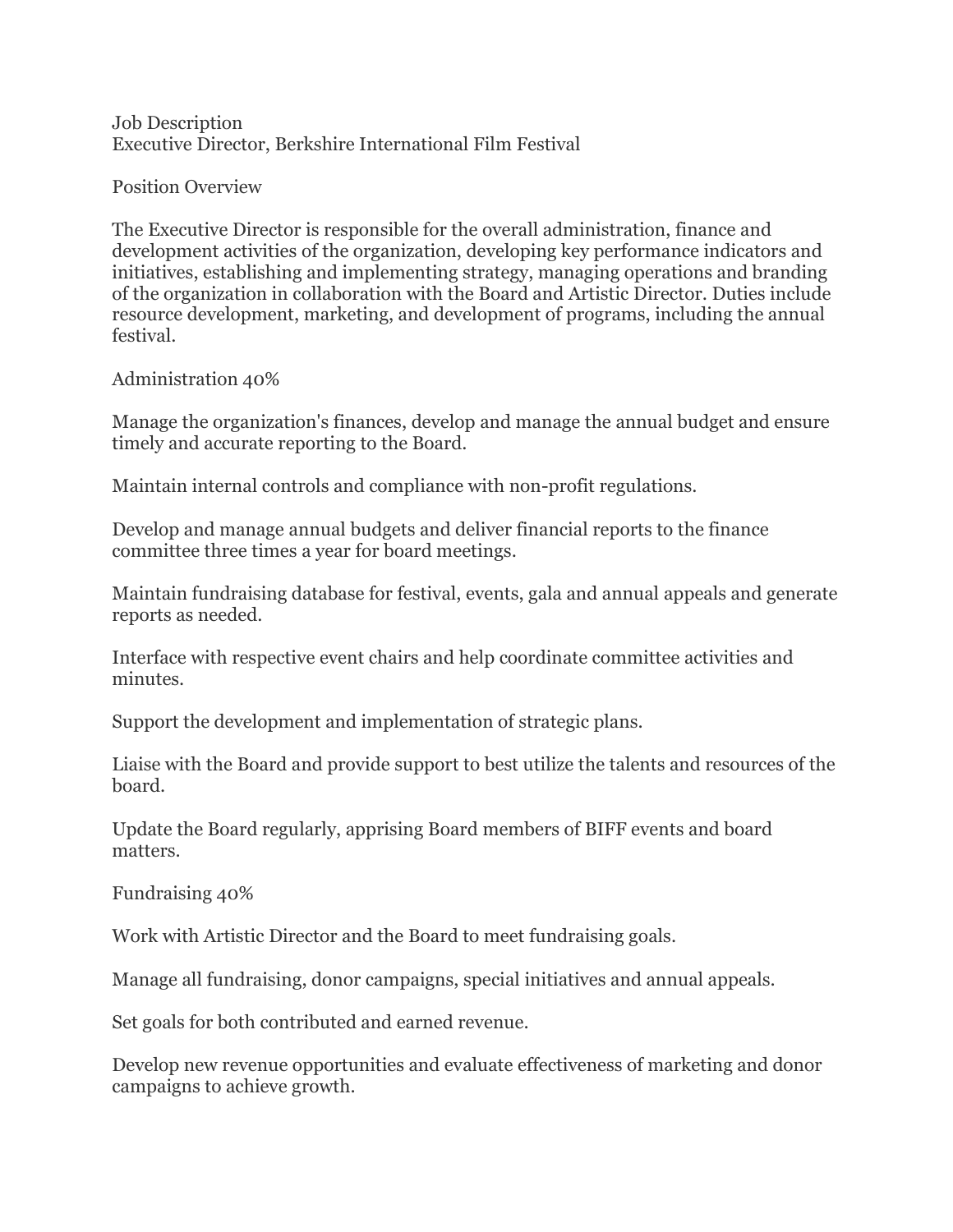Collaborate with Artistic Director to secure sponsorships; identify and pursue fundraising opportunities from foundations and grant programs; cultivate and solicit individual donors.

Cultivate relationships with current donors and sponsors and help broaden and diversify the donor, sponsor and Reel Friends bases.

Help drive strategy for membership programs and for growing, retaining and nurturing member loyalty.

With Artistic Director, build and maintain relationships with donors, community leaders and arts and film leaders locally, nationally and internationally.

Work with Artistic Director and Gala Committee to ensure and run a successful and profitable biennial gala.

Program 20%

Work hand-in-hand with Artistic Director and staff to run the annual festival.

Follow through and completion of tasks is a must.

Oversee the collection, organization and dissemination of information for all films, industry professionals, and special events related to the festival to assure accuracy and accessibility for staff and attendees.

Experience with Excel, Airtable, Google G-Suite and Eventive a plus. Other duties as required.

Personal qualities

A decisive, forward-thinking, independent and optimistic leader committed to achieving objectives and goals in support of BIFF.

Ability and willingness to share responsibility and authority with the Artistic Director/Founder.

Comfort with delegating appropriate levels of responsibility with integrity and encouragement.

A sense of balance, capable of creative expression, and the ability to see the big picture while keeping an eye on the day to day details. Follow through and completion of tasks is a must.

Skills in prioritizing and completing tasks necessary to meet or exceed the mutually agreed upon expectations of the role while being accountable for personal and professional actions. Must be a "hands on" team member.